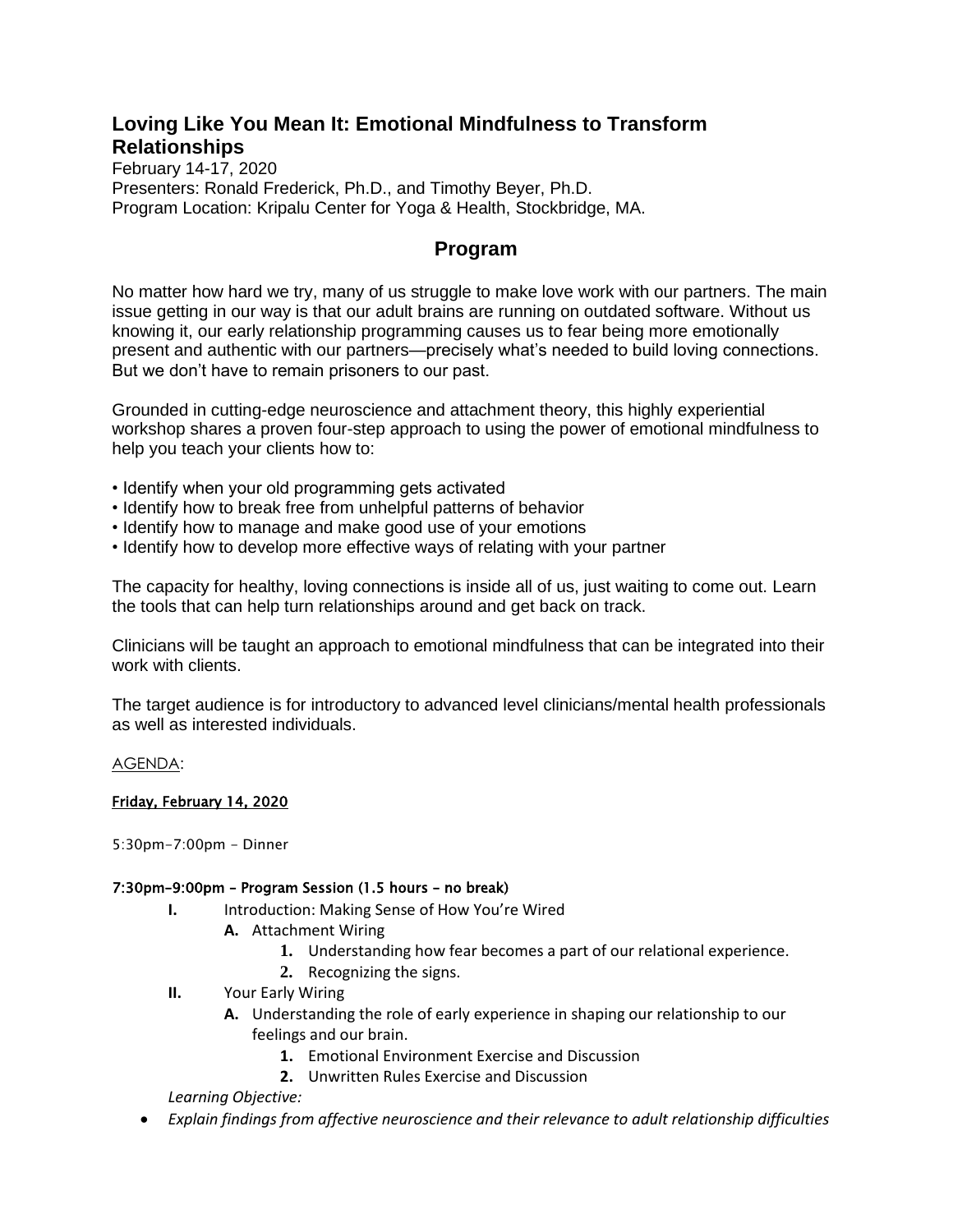### Saturday, February 15, 2020

7:00am-8:30am – Breakfast

#### **9:30am–11:00am – Program Session (1.5 hours)**

- **III.** Step One: Recognize and Name
	- **A.** Recognizing the Signs that You've been Triggered
		- **1.** Emotion and Defense Awareness Exercise and Discussion

## *Learning Objective:*

- *Summarize findings from attachment studies and their relationship to relationship difficulties.*
- *Describe, recognize, and assess client's attachment-based relationship schemas.*

11:00am-11:15am – Break

### **11:15am-12:30pm – Program Session (1.25 hours)**

- **IV.** Step One: Recognize and Name (cont'd)
	- **B.** Recognizing the Signs that You've been Triggered (cont'd)
		- **2.** Emotion and Defense Awareness Exercise and Discussion (cont'd)

## *Learning Objective:*

- *Summarize findings from attachment studies and their relationship to relationship difficulties. (cont'd)*
- *Describe, recognize, and assess client's attachment-based relationship schemas. (cont'd)*

#### 12:30pm-1:30pm – Lunch

## **2:45pm–4:45pm – Program Session (2 hours – no break)**

- **V.** Step Two: Stop, Drop, and Stay
	- **A.** Experiential Exercises
	- **B.** Group Discussion

*Learning Objectives:*

- *Describe and identify common patterns of emotional avoidance particular to each of the insecure attachment styles.*
- *Identify how to break free from unhelpful patterns of behavior*
- *Identify when your old programming gets activated Identify and utilize techniques to grow clients' awareness of when old relationships programming is triggered.*

5:30pm-7:00pm - Dinner

#### Sunday, February 16, 2020

7:00am-8:30am – Breakfast

#### 9:30am–11:00am – Program Session (1.5 hours)

- **VI.** Step Three: Pause and Reflect
	- **A.** Experiential Exercises
	- **B.** Group Discussion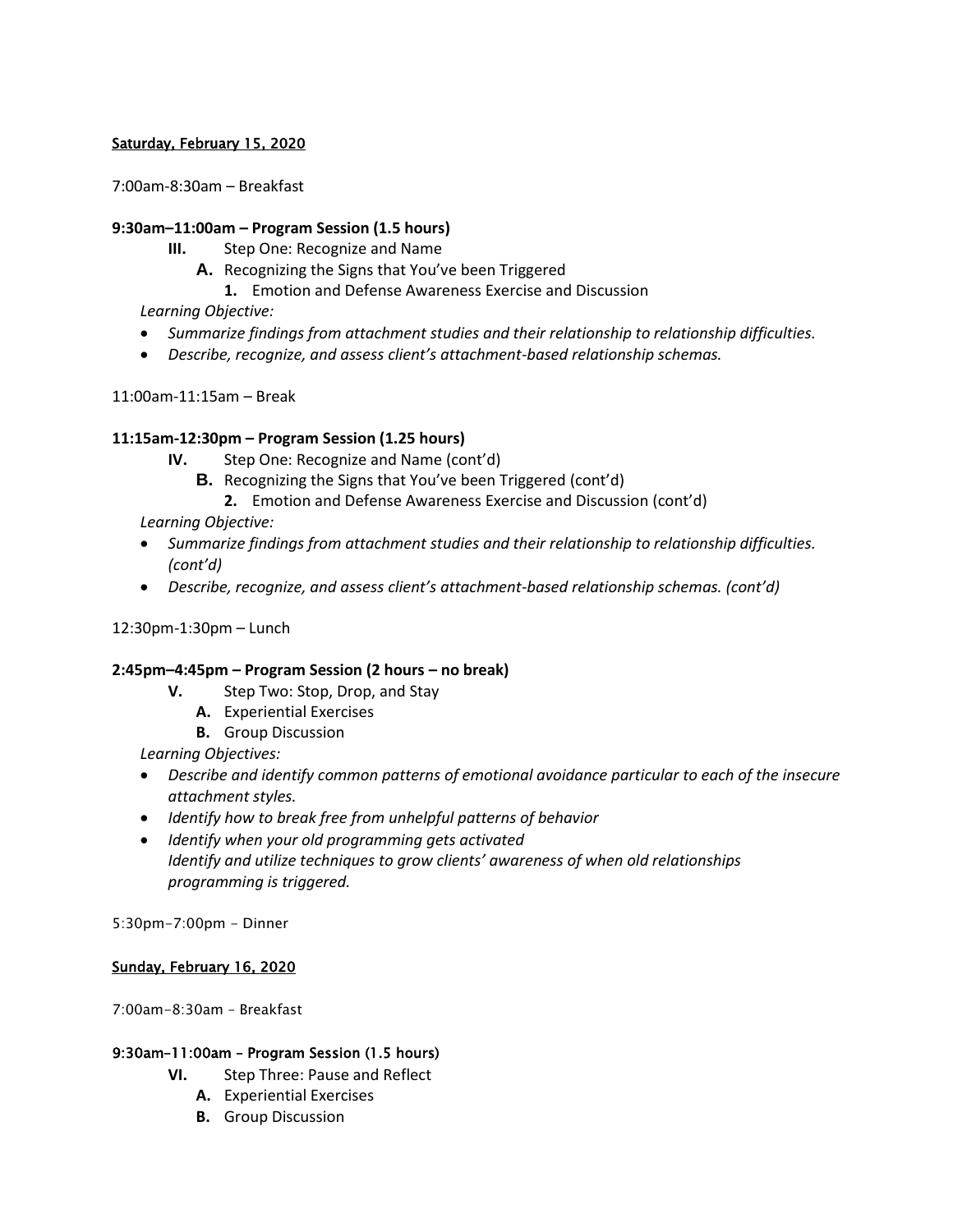*Learning Objectives:*

- *Identify and demonstrate techniques to regulate reactivity and attachment related distress.*
- *Identify and utilize techniques to expand affect tolerance and the capacity to stay present to one's emotional experience.*
- *Identify and utilize strategies to enhance emotional processing of early attachment related trauma.*
- *Identify how to manage and make good use of your emotions*

11:00am-11:15am – Break

#### 11:15am-12:30pm – Program Session (1.25 hours)

- **VII.** Step Three: Pause and Reflect (cont'd)
	- **C.** Experiential Exercises (cont'd)
	- **D.** Group Discussion (cont'd)

*Learning Objectives:*

- *Identify and demonstrate techniques to regulate reactivity and attachment related distress. (cont'd)*
- *Identify and utilize techniques to expand affect tolerance and the capacity to stay present to one's emotional experience. (cont'd)*
- *Identify and utilize strategies to enhance emotional processing of early attachment related trauma. (cont'd)*

12:30pm-1:30pm – Lunch

#### 2:45pm–4:45pm – Program Session (2 hours – no break)

- **VIII.** Step Four: Mindfully Relate
	- **A.** Understanding what your feelings are telling you
	- **B.** Mindful Communication Skills
	- **C.** Experiential Exercises
	- **D.** Group Discussion

*Learning Objectives:*

- *Identify and demonstrate skills to develop reflective affective capacity and help clients discern their emotional truths.*
- *Practice with clients' through the process of understanding and articulating their autobiographical narrative.*
- *Identify and demonstrate strategies to increase empathic understanding and resonance in relationships.*
- *Identify how to develop more effective ways of relating with your partner*

5:30pm-7:00pm - Dinner

#### Monday, February 17, 2020

7:00am-8:30am – Breakfast

#### 9:30am–11:30am – Program Session (2 hours – no break)

- **I.** Putting it All Together: Feeling and Dealing
	- **A.** Practicing Working the Four Steps.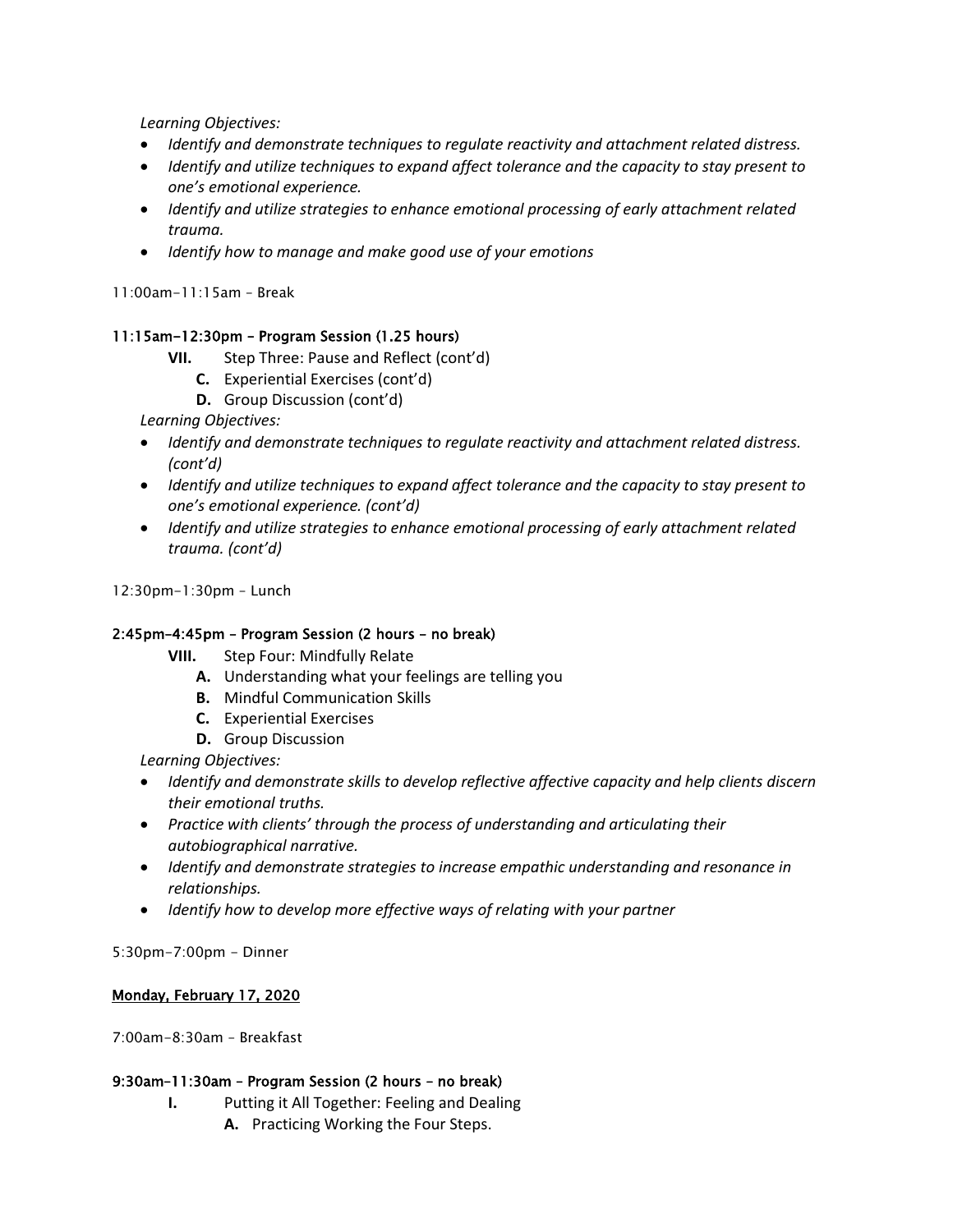### **B.** Group Discussion

*Learning Objectives:*

• *Summarize and apply a proven four-step approach for increasing emotional mindfulness.*

12:00pm-1:30pm – Lunch

## **Presenter(s) Bio**

**Ronald J. Frederick, PhD**, is a clinical psychologist whose career has focused on the transformative power of emotional and relational experience. Author of the best-selling books Loving Like You Mean It and Living Like You Mean It, he is a senior faculty and founding member of the AEDP Institute and cofounder of the Center for Courageous Living, based in Beverly Hills, California, which offers innovative therapy, coaching, and consulting. Ronald facilitates workshops internationally and is noted for his warmth, humor, and engaging presentation style and lectures.

Learn more about this presenter's work:

- [cfcliving.com](http://www.cfcliving.com/)
- [Facebook](https://www.facebook.com/CFCLiving/)
- [YouTube](https://www.youtube.com/channel/UC0lI-n0XNf_-s4ol5VfSViA/)

**Timothy J. Beyer, PhD**, psychologist and cofounder of the Center for Courageous Living in Beverly Hills, California, has been providing counseling and consulting for 20 years. His passion lies in helping others clarify and achieve their personal and professional goals and realize their best life. He works collaboratively with clients to achieve lasting and profound results and brings specific expertise to the process of helping individuals discover their unique strengths and passions through the use of psychological assessment and testing. Tim is also a certified AEDP therapist and supervisor. Learn more about this presenter's work:

• [cfcliving.com](http://cfcliving.com/)

# **Program Costs and Registration**

Please visit www.kripalu.org

# **Cancellation Policy**

Continuing Education payments will be refunded in full if you cancel 14 or more days prior to your arrival date. If you cancel less than 14 days before your arrival date, or you do not show up, you will not be eligible for a refund or credit.

# **Conflict of Interest/Commercial Support**

Programs indicating the availability of psychology CE credits have been reviewed to be free of any potential conflict of interest and/or commercial support unless otherwise noted.

## **Grievance Policy**

To request a copy of Kripalu's CE grievance procedure, please contact the Continuing Education Coordinator at [cec@kripalu.org](mailto:cec@kripalu.org) or 413.448.3127.